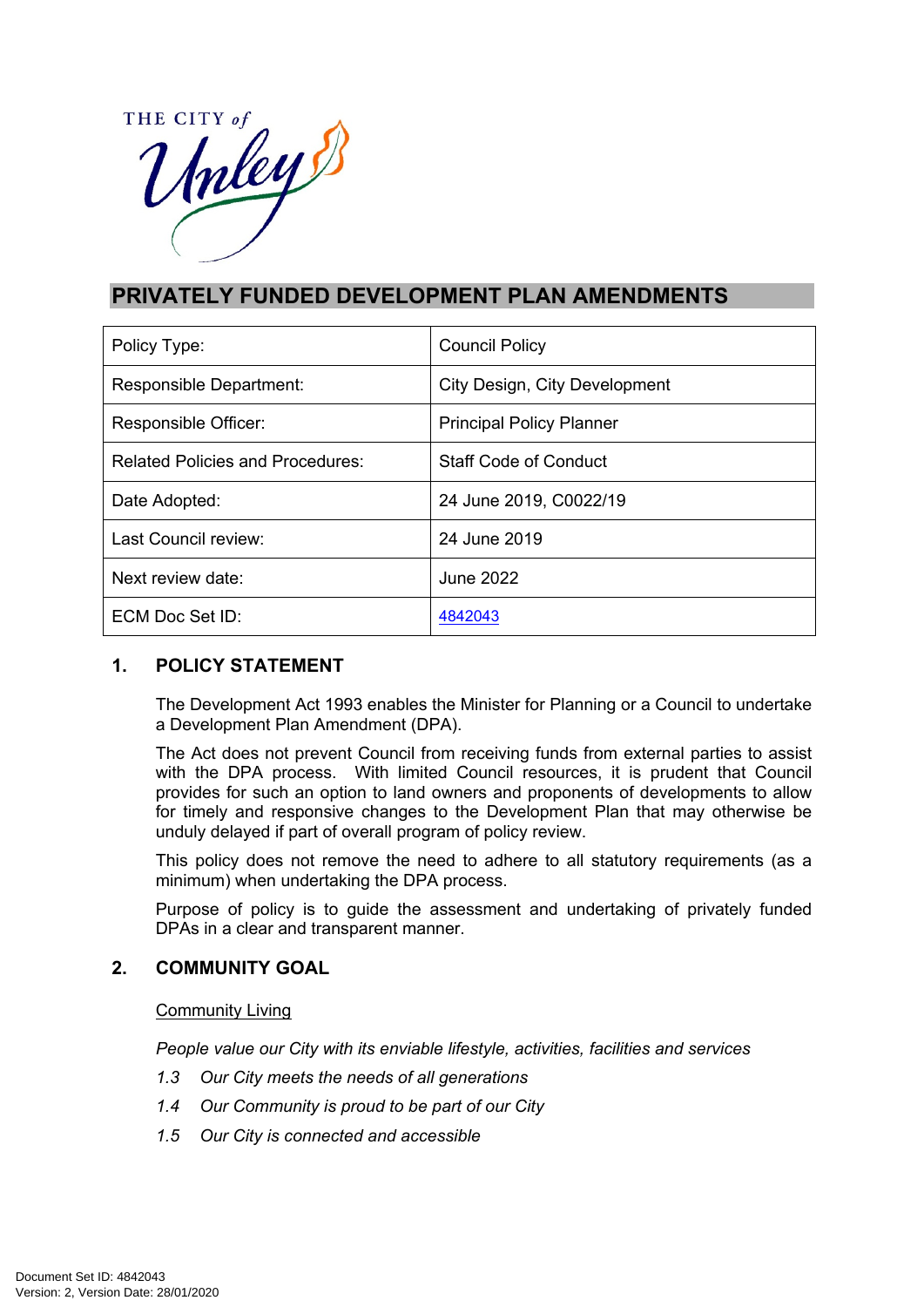### *Environmental Stewardship*

*We will maintain and enhance our urban environment, and strengthen our City's resilience to climate change by providing leadership to our community*

- *2.1 Unley's urban forest is maintained and enhanced*
- *2.3 The energy efficiency of the City is increased and carbon footprint reduced*
- *2.4 Efficient, effective and sustainable water management is ensured*
- *2.5 The City's resilience to climate change is increased*

#### *Economic Prosperity*

*Our businesses are valued because of the range of goods, services and facilities they provide, and new businesses are supported, not burdened with bureaucracy*

*3.1 Unley is recognised as an easy place to do business*

*3.2 Thriving Main streets and other business activities operate across our City*

#### *Civic Leadership*

*Council will listen to the community and make transparent decisions for the long-term benefit of the City*

### **3. POLICY OBJECTIVES**

This policy applies when a third party seeks to fund a Council initiated DPA through an agreement with Council based on one of the following options:

#### *Option 1: DPA undertaken by Council*

The private funder provides financial resources to the Council to undertake the DPA process (either internally or through the procurement of external consultants or a combination of both).

#### *Option 2: DPA undertaken by private funder*

The private funder funds, procures and manages as much of the DPA process as possible and provides funds for Council to procure external consultants and/or internal resources to undertake independent peer reviews of the draft SOI and draft DPA, support conduct of appropriate public consultation and Public Meeting, and review responses to all written and verbal submissions on the DPA and the approval version of the DPA (at the discretion of Council).

It is Council's decision, at its absolute discretion, which of the two privately funded DPA options is appropriate based on its consideration of the nature of the proposal and available Council resources at the time.

### **4. PRINCIPLES**

In order to determine whether or not Council should proceed with a Privately Funded DPA, the DPA should be assessed against the following criteria to determine if the DPA has merit:

(a) The proposed policy change(s) is consistent with the State Government's Planning Strategy for Metropolitan Adelaide (30 Year Plan for Greater Adelaide) and/or future Regional Plans applying to the subject land;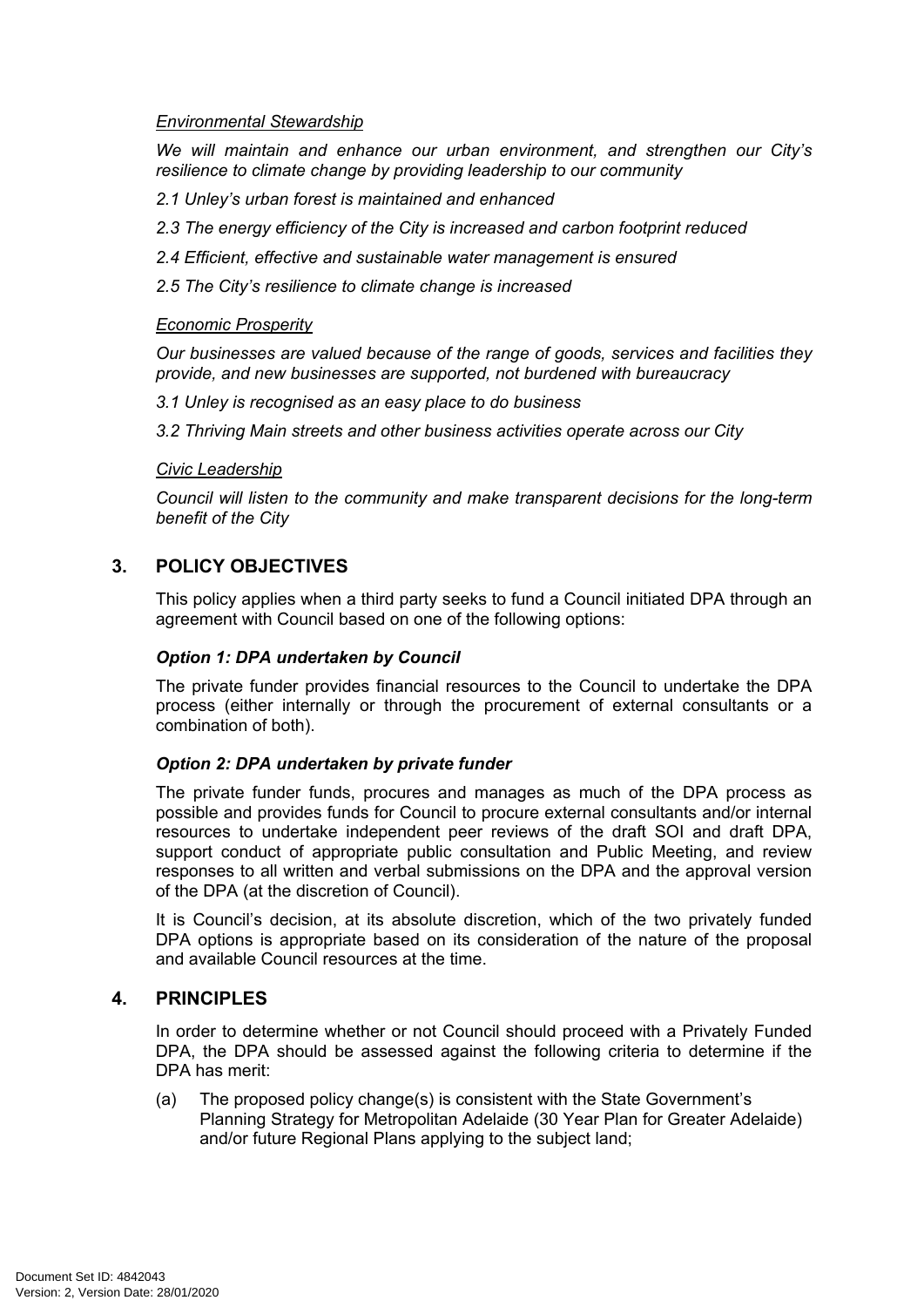- (b) The proposed policy change is consistent with relevant key Council Strategic Plans and Documents;
- (c) The existing zoning and/or planning policy arrangements for the subject land are considered to be outdated and limit reasonable development expectations for the subject land;
- (d) When considered with regard to potential 'triple bottom line' outcomes (ie social, environmental and economic), the resultant development is likely to have a net positive impact on the subject and adjoining land, any potentially affected communities of interest, the broader Council area and the State;
- (e) Whether the DPA process can be effectively managed and resourced by Council staff given other Council priorities and ongoing demands on Council resources.

### **5. POLICY**

The Policy outlines Council's position, the key steps and requirements.

### *Statement of Justification*

In the first instance, the proponent seeking Council support for a privately funded DPA will be required to prepare a brief 'Statement of Justification' to support such a proposal. This statement should clearly identify the following:

- (a) The subject land and current land ownership.
- (b) In broad terms, the policy outcomes that are being sought in undertaking a DPA.
- (c) Consistency with criteria (a) to (d) in Section 4 Principles above.
- (d) The preferred DPA option identified in Section 3 Policy Objectives above.

Council will assess the proposal, consider any resource implications, undertake preliminary investigations, and/or consult State Government departments / agencies in determining whether to support the proposal.

A decision to proceed with or reject a proposal for a privately funded DPA will be made by the Elected Member body. Council is under no obligation to accept a proposal for a privately funded DPA.

### *Project Management and the Procurement Process*

### *Option 1: DPA undertaken by Council*

The cost of the DPA investigations, document preparation, consultation and other costs as per the Deed of Agreement, will be borne by the private funder and paid into a fund as agreed and directed by Council.

Council will either manage the procurement process for engaging a consultant to undertake a Privately Funded DPA, undertake the DPA investigations internally, and/or procure specific external advice as required. A consultant undertaking the privately funded DPA (or specific investigations) will report directly to Council staff, and project management of the DPA process will be undertaken by Council staff.

In selecting a consultant to undertake the Privately Funded DPA an open or select tender process will be undertaken in accordance with Council's procurement policies.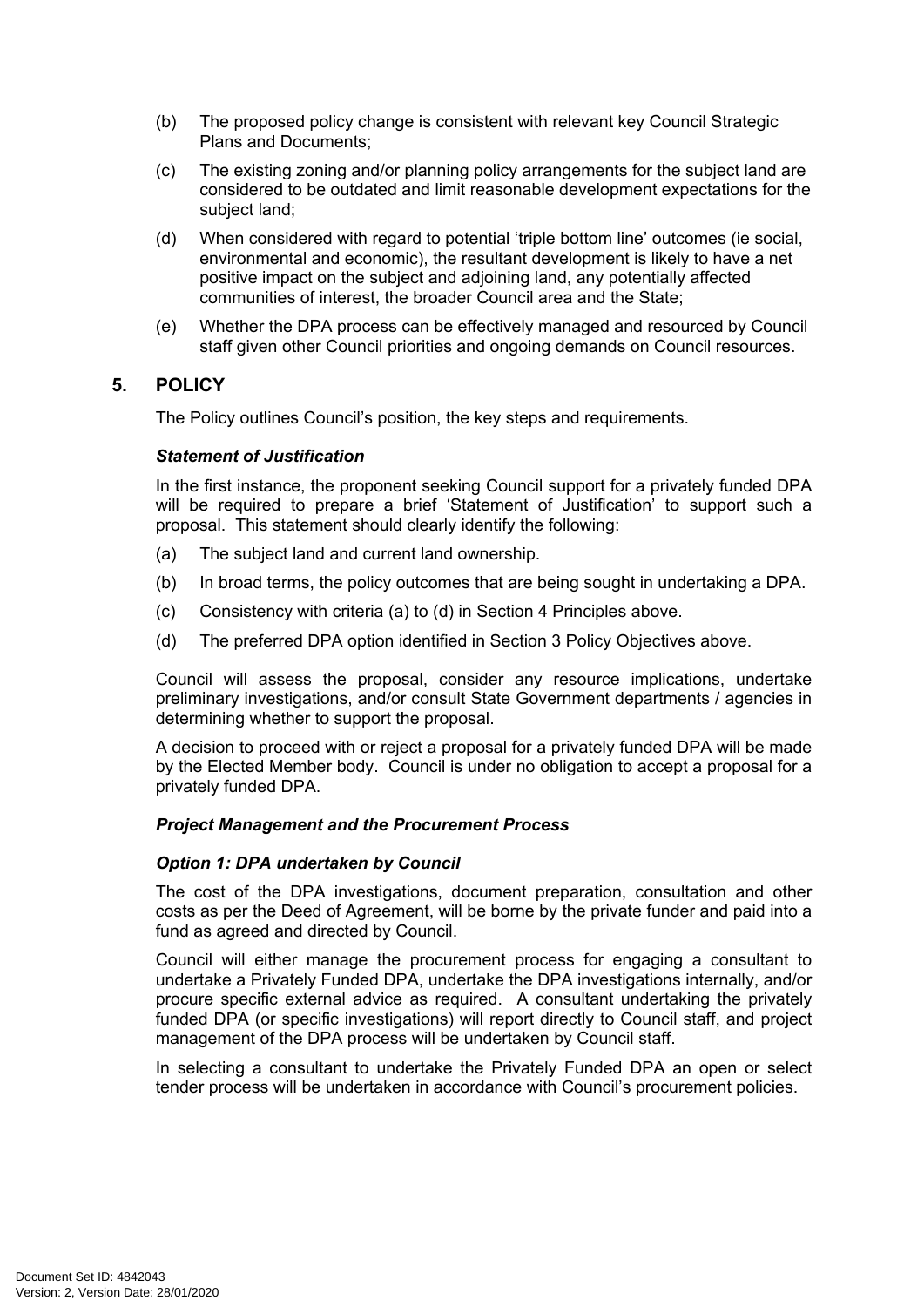### *Option 2: DPA undertaken by private funder*

The private funder undertakes to engage suitably qualified consultants, including one who meets the requirements of the Development Act 1993 and Development Regulations 2008, to:

- (a) Prepare a draft Statement of Intent (SOI).
- (b) Undertake investigations in accordance with the agreed SOI.
- (c) Prepare the required DPA documentation in accordance with the Development Act 1993 and Development Regulations 2008.
- (d) Review and respond to all written and verbal submissions on the draft DPA.
- (e) Prepare the approval version of the DPA.

At the discretion of Council the private funder will also agree to an independent peer review of the draft SoI and draft DPA (prior to consultation), support conduct of appropriate public consultation and Public Meeting, and review of all responses to the written and verbal submissions, and the approval version of the DPA.

The cost of the peer review(s) will be borne by the private funder and paid into a fund as agreed and directed by Council. Council will be responsible for procuring the services of a suitably qualified consultant to undertake the independent peer review(s).

The consultant undertaking the independent peer review will report directly to Council staff.

Under both options, at key stages of the DPA process (eg endorsement of the SOI, endorsement of the draft DPA for consultation, endorsement of the approval version of the DPA) the Elected Member body will need to endorse the documentation prior to proceeding to the next stage.

### *Legal Arrangements*

A legal instrument in the form of a Deed of Agreement will be required to be entered into between Council and a private funder. As a minimum, the deed of Agreement will include references to the following:

- State that a private funder is funding an open and transparent DPA process, which provides no quarantees that any DPA outcome sought by the private funder will be provided.
- Outline the heads of agreement and legal procedures, including the roles of the parties, legal requirements and procedures, and project and financial management.
- Define in detail the nature of the DPA including the area to be covered, the purpose of the DPA and what the DPA investigations will encompass.
- Acknowledge that Council maintains ultimate control of the DPA process, in that key stages are presented to the Elected Member body for consideration and endorsement prior to proceeding to the next stage.
- Acknowledge that some parts of the DPA process cannot be outsourced and management, policy oversight and processing will remain the responsibility of Council staff, and therefore managed according to Council priorities, meeting schedules and timeframes.
- Acknowledge that while Council may initiate a DPA, ultimately the decision on its authorisation rests with the Minister for Planning.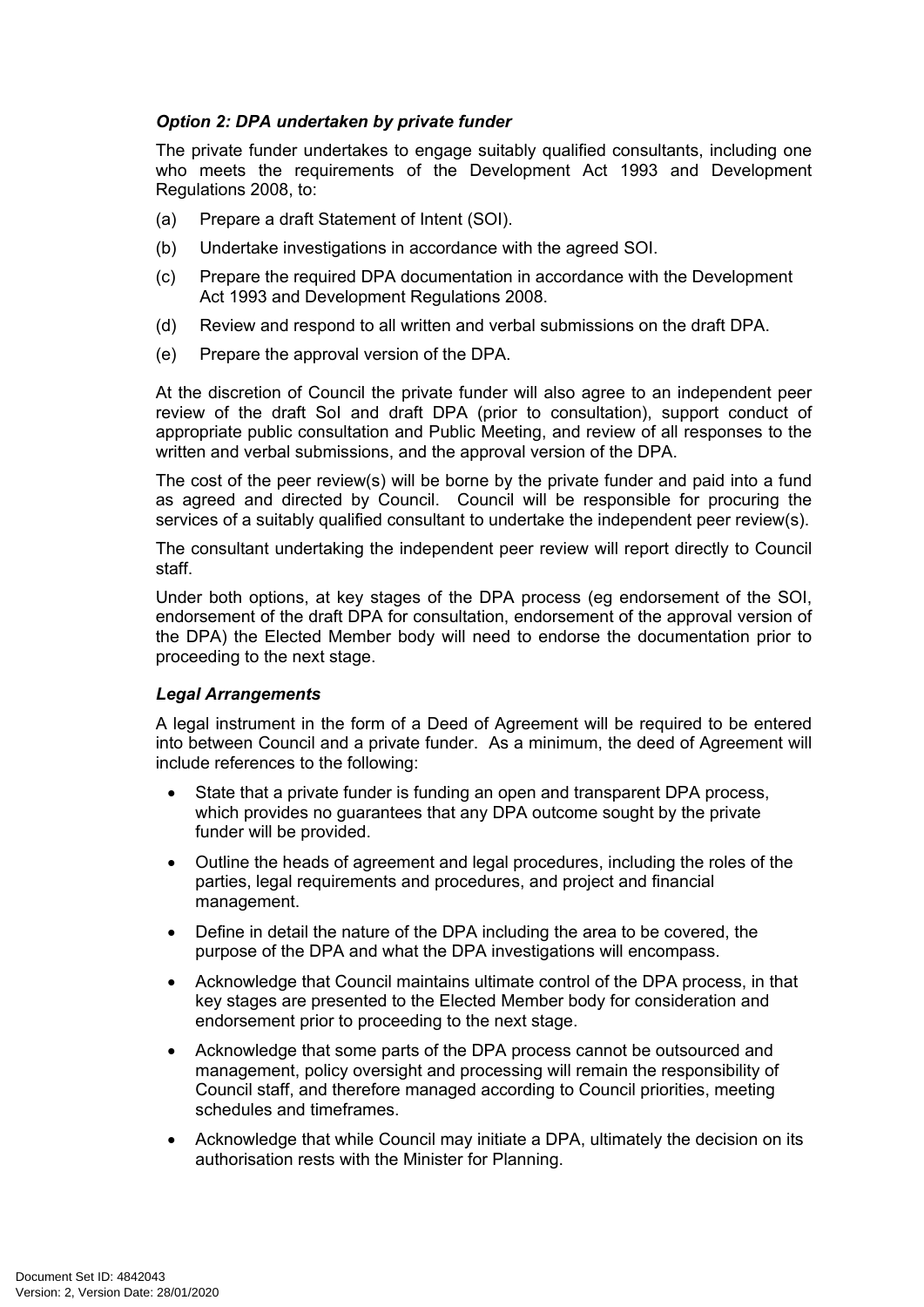- Detail what may happen if the DPA is either not authorised or authorised with amendments that may not suit the private funder.
- State that the DPA process will proceed at the expense of the private funder and acknowledge that the private funder will fund any additional investigations that may be required by Council following consideration of a draft DPA and/or following consultation.
- Acknowledge that the private funder will fund any legal costs associated with the DPA process, including legal review, legal proceedings or judicial review proceedings.

Council is under no obligation to commence the DPA process (by submitting a SOI to the Minister for Planning) until the Deed of Agreement is signed by all relevant parties. All DPA documentation will explicitly indicate that the DPA is a privately funded DPA.

| <b>Key Term / Acronym</b>           | <b>Definition</b>                                                                                                                                                                                                                                                                                                                                     |  |
|-------------------------------------|-------------------------------------------------------------------------------------------------------------------------------------------------------------------------------------------------------------------------------------------------------------------------------------------------------------------------------------------------------|--|
| Development Plan Amendment<br>(DPA) | A Development Plan Amendment or DPA is a<br>document that describes proposed changes to a<br>Development Plan. The DPA process involves a<br>series of stages and approvals and includes<br>undertaking and documenting investigations to<br>inform and justify the proposed policy changes to the<br>Development Plan.                               |  |
| Statement of Intent (SOI)           | A Statement of Intent or SOI is a document that<br>outlines the scope, timing, consultation requirement<br>and nature of investigations to be carried out in<br>preparing a DPA. A Council is required to prepare a<br>SOI under Section 25(1) of the Development Act<br>1993 to reach agreement with the Minister for<br>Planning to initiate a DPA. |  |
| Private funder                      | Means one or more private persons or organisations<br>proposing to fund the undertaking of a DPA affecting<br>their (and potentially adjacent) land to facilitate<br>future development outcomes on the land.                                                                                                                                         |  |
| Deed of Agreement                   | A Deed of Agreement is a legally binding agreement<br>signed by the private funder and the Council. It<br>contains the agreed legal obligations and<br>responsibilities of both parties in undertaking a<br>privately funded DPA.                                                                                                                     |  |

### **6. DEFINITIONS**

## **7. LEGISLATION/REFERENCES**

This is an optional voluntary policy in relation to the preparation of DPA's pursuant to the *Development Act 1993* and *Development Regulations 2008*.

## **8. POLICY DELEGATIONS**

Nil applicable